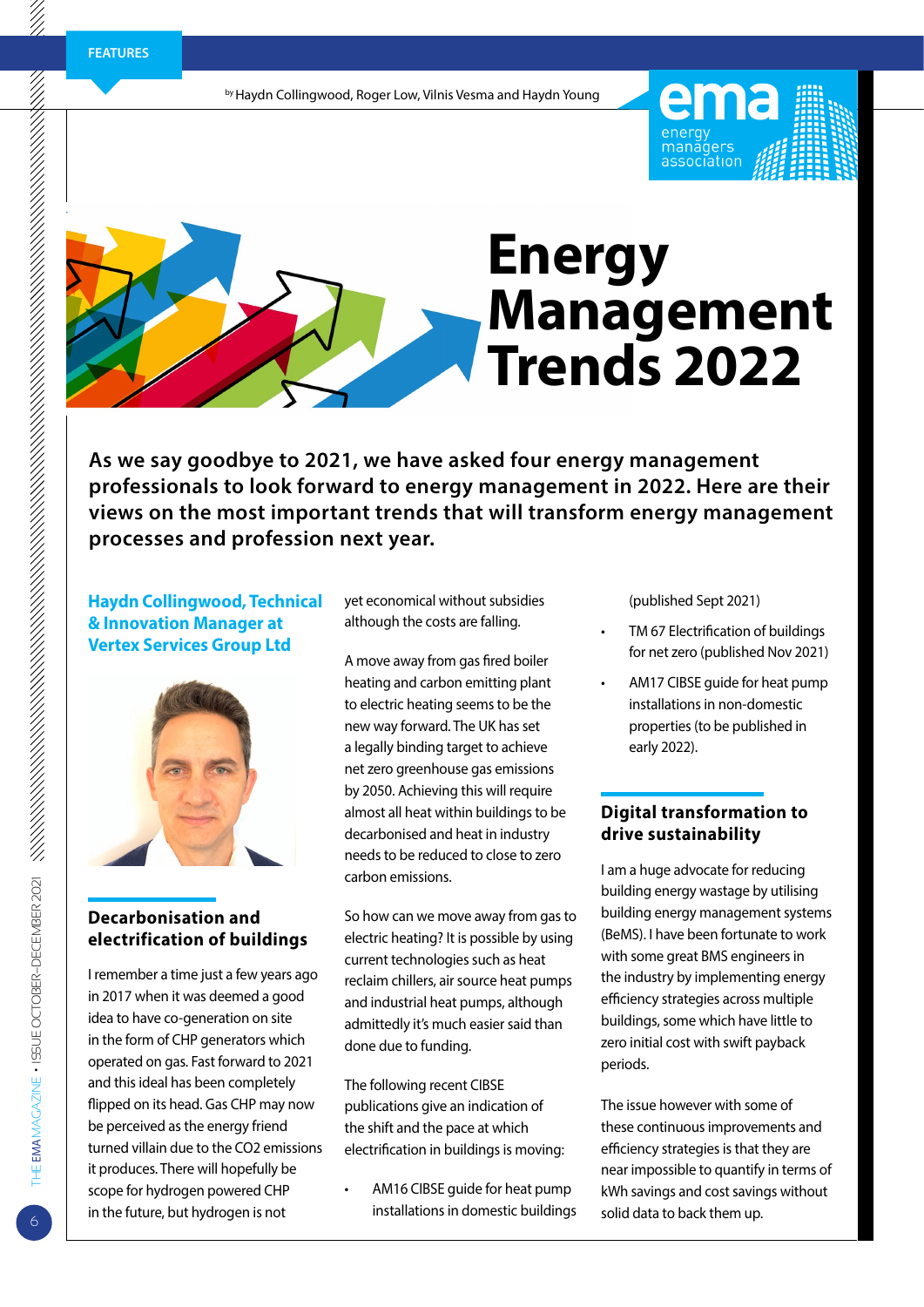I welcome the widespread adoption of digital solutions and platforms for monitoring energy performance and the broader sustainability scope such as environmental monitoring of spaces which has become more prevalent during the pandemic. Within the current phase of 'the return to the office', occupiers depend upon safe and healthy environments with accompanying indoor air quality information for peace of mind.

Access to data, data analytics, AI, and IoT are now all trending and gathering momentum. The industry needs data and digital dashboards to be able to visualise these savings but also pinpoint the exact areas where energy wastage is occurring. Based on experience and some statistics it is estimated that 15-20% of energy consumed in buildings annually is due to wastage.

**66 BASED ON EXPERIENCE** and some statistics it is estimated that 15-20% of energy consumed in buildings annually is due to wastage.

Once we identify these specific areas via digital means to the decision makers then this will no doubt drive sustainability initiatives.

Companies are implementing digital platforms to operate across their entire portfolio and this is accelerating data sharing which will assist in achieving the end goal of smart connected buildings and cities.

#### **Environmental Social Governance**

The importance of environmental, social and governance (ESG) matters have escalated in the wake of the pandemic, gaining increasing urgency amid rising energy costs across the UK and Europe. One of the main socialpolitical issues forecast for 2022 and the next three to five years is centred around environmental issues (e.g., air quality/climate change).

In terms of sustainable property investment, the focus now seems to be turning a corner towards repurposing and refurbishment projects as these are a better fit for the values which ESG represent.

Companies are currently developing ESG management roles in order to realise their ESG strategies and commitments which are being closely monitored by investors and local communities alike.

Upskilling people with the relevant knowledge in the various branches of ESG will be key to success in this relatively new domain.

## **Roger Low FEMA MEI, Consultant Energy Manager at Speedwell Energy Services**



## **Commodity prices**

The increased and increasing commodity prices for fuel will continue to drive the smaller power suppliers out of the market, and with this reduce

competition. However, I believe that one of the 'Big Six' will eventually consider the domestic market untenable for their shareholders, and withdraw from suppling domestic users, and concentrate on the commercial/industrial markets.

## **Energy industry**

The Chinese banking system, which is heavily based on ownership of debt from building development in mainland China, will eventually burst in the same way as the US sub-prime market.

This will have a devastating effect on the energy industry, especially nuclear in the UK, as it is almost entirely reliant on Chinese funding for the new fleet; the UK government has already been persuaded to give EdF profit payments on the proposed Sizewell C plant during construction, to try and insulate the UK from the risk of Chinese financial collapse.

# **Self-generation**

The high cost of energy supplied via the electric and gas grids, will persuade an increasing number of domestic users to opt for self-generation (via renewables mainly); along with the Government's change to the uniform business rates, reducing impact on development of renewables for business users, will initiate the 'Energy Death Spiral'.

This means running costs of the grids, with inflation and increased maintenance costs, will be shouldered by an ever decreasing number of grid users; again, making these users slowly drift towards self-generation.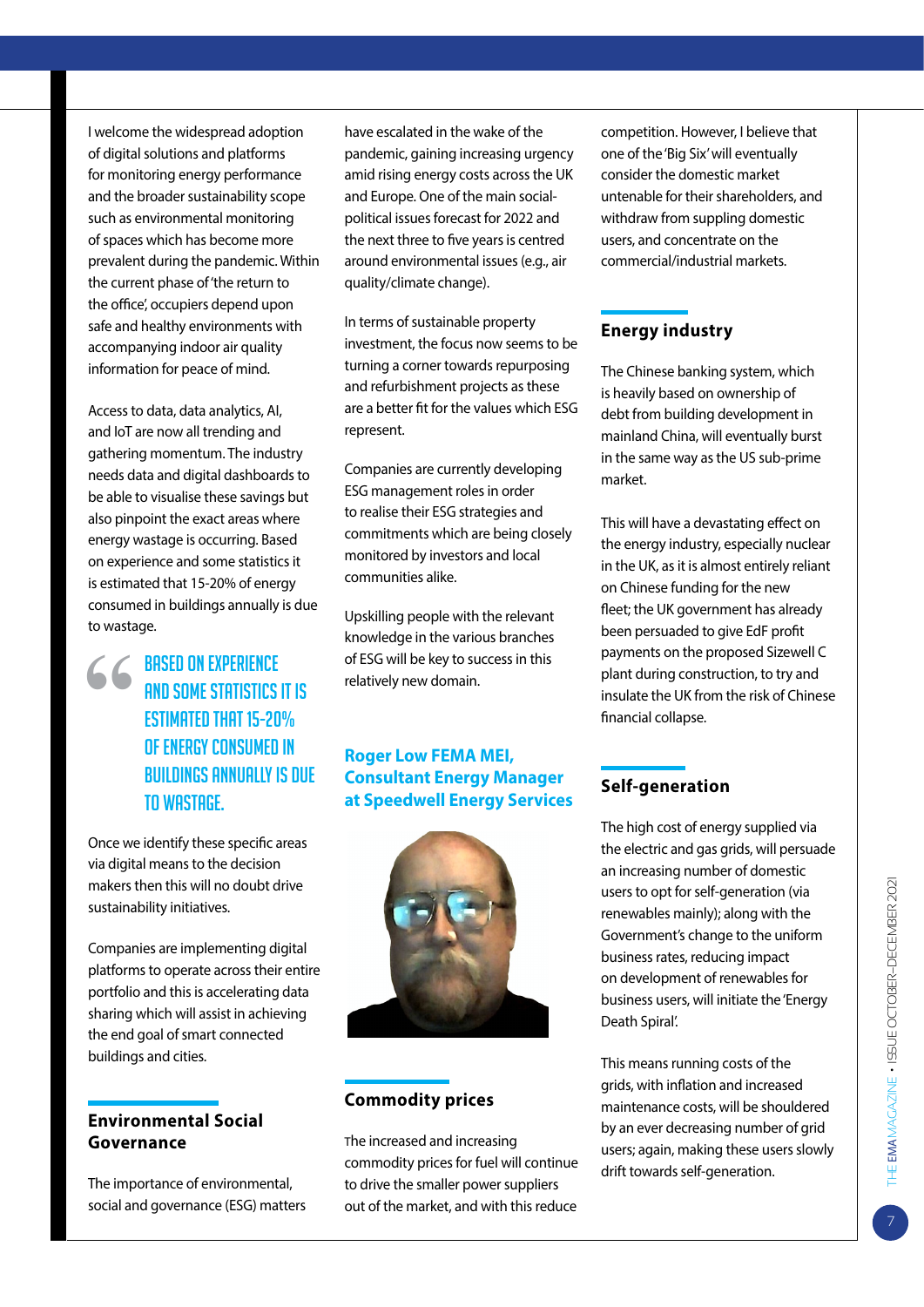#### **Vilnis Vesma, Energy Consultant, Author and Trainer**



I forsee growth in bogus energy-saving products and a shortage of energymanagement expertise. But I hope that the trend for ever-fancier but functionally underwhelming software tools will be reversed.

#### **Growth in bogus energysaving products**

The environmental imperative is motivating ever more organisations to look for energy saving. This creates fertile territory for unscrupulous merchants using pseudo-science and misdirection to peddle worthless products. It is not a new phenomenon: I can remember someone trying to sell me magnetic fuel conditioning when I was an energy manager in the 1980s and there are plenty of organisations today that have been inveigled into putting snake-oil products into their heating systems or fitting voltage reduction kit, just to give two examples. New scams in 2021 include a 'programmed' magnetic tape that you put on heating system pipework to 'structure' the water. It's profitable business for the masterminds, who make their money from selling licences and franchises to gullible but ignorant sales agents.

Why do I think the problem is likely to get worse in 2022? Partly because the hype around Net Zero is boosting demand. Partly because customers' representatives lack the scientific knowledge or engineering training to recognise and challenge nonsensical marketing claims, and even go so far as to propagate them with illconsidered testimonials. Sadly, also it is because even reputable agencies have recklessly endorsed useless products.

Can we reverse the trend? Only, I think, by developing basic scientific and engineering knowledge in the customer community.

> **"**New scams in 2021 include a 'programmed' magnetic tape that you put on heating system pipework to 'structure' the water.

## **Shortage of energymanagement expertise**

Talking to friends in the energy consulting business it has been clear for a while that there is already a shortage of well-qualified individuals who can undertake energy surveys and audits even for walk-round exercises, let alone for detailed or investmentgrade studies. This is likely to get worse for two reasons. One is the demand for building assessments connected with organisations' net-zero planning.

The second reason is the impending surge of work under the Energy Savings Opportunity Scheme. Some ESOS assessors have already withdrawn from the pool because of the stressful circumstances and unsustainable workload, and it's hard to see why anyone would want to step into that particular breach. Meanwhile the Environment Agency are known to be contemplating tighter standards for ESOS work. Depending how they go about it, this could push some 2023 survey work forward to 2022, to escape

being covered by any new rules, or it might even persuade more assessors to bow out.

We need a national campaign of capacity-building and my prediction for 2022 is that there won't be one.

## **Fancier but less useful software tools**

In the early days of applying personal computers to energy management, we had limited consumption data to work with, and software was quite limited in what it could do. But that software was also simple enough for 'amateurs' to deploy. That meant that people who were domain experts in energy could also be their own developers and sell software applications that did useful things.

As time went by, hardware speeded up, storage became virtually free, software tools of all sorts became more powerful and complex, and the professional software developer emerged as a class. This changed the rules of engagement because an energy business employing developers needs sales volume, so it needs salesmen, and salesmen need jazzy stuff to impress customers (think garish animated three-dimensional dashboards). At the same time automatic meter reading, and the growth of submetering (both good things in themselves) have created a tsunami of data which, in most cases, software developers are just passively rendering as pretty pictures.

My fear for 2022 is that there will be yet more hype about blockchain, the Internet of Things, and other frippery. My hope is that we see customers starting to demand that the results of large-scale energy data analysis are intelligently filtered, focussed and flagged as actionable information.